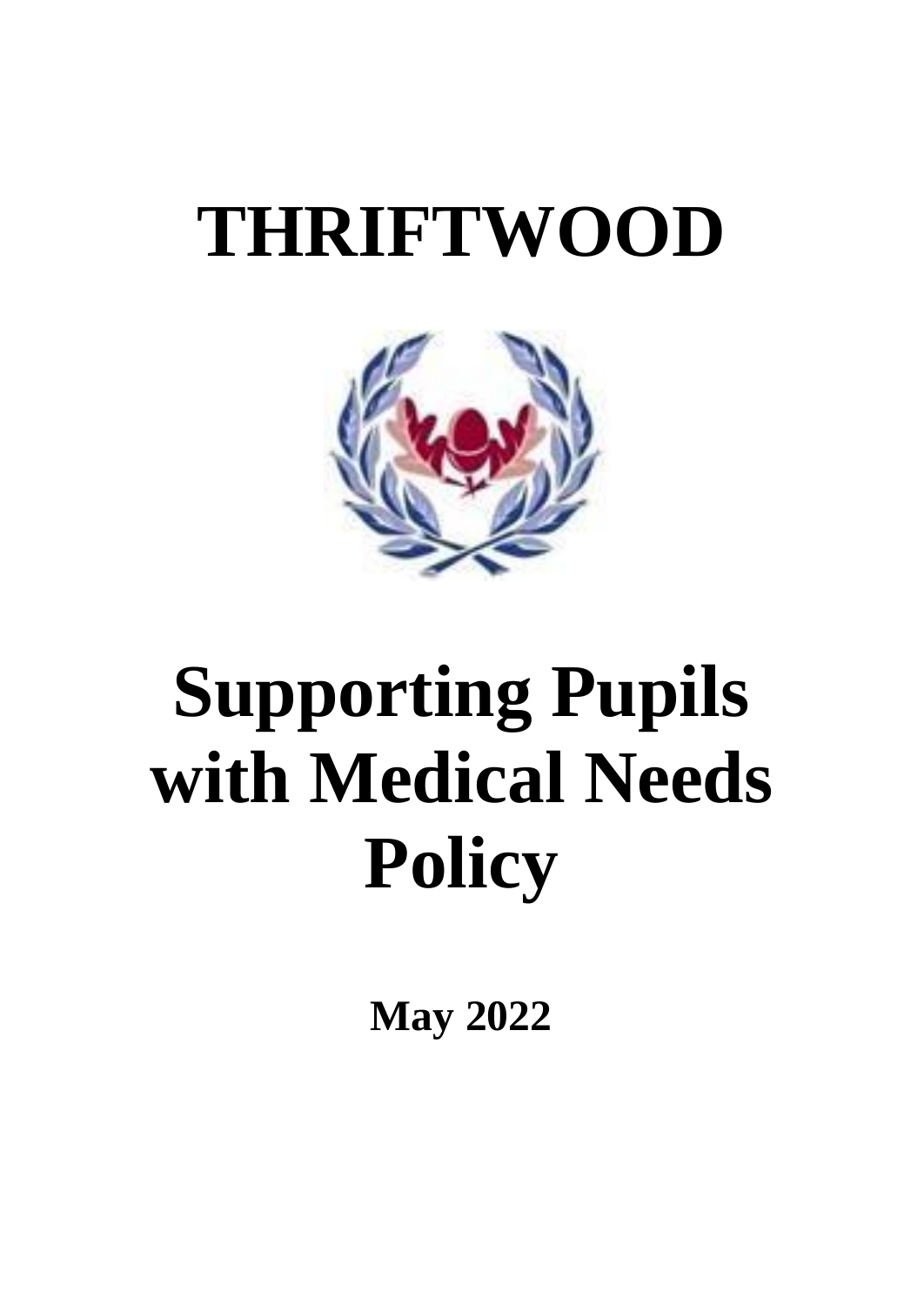**Thriftwood School and College is committed to offering all pupils an inclusive educational experience which takes account oftheir permanent ortemporary health conditions, and ensures that staff supporting their medical needs have appropriate training where necessary.**

### **Introduction**

Most pupils will at some time have a medical condition, in terms of both physical and mental health, that may affect their participation in school activities. For many this will be short term. Other children have medical conditions that if not properly managed, could limit their access to education. Such pupils are regarded as having medical needs. Most of these children will be able to attend school regularly and take part in normal school activities.

#### **Parents and guardians**

- parents are a child's main carers. They are responsible for making sure that their child is well enough to attend school or college. Children should be kept at home when they are acutely unwell.
- parents are responsible for providing Thriftwood with sufficient information about their child's medical condition and treatment or special care needed at school / college. They are responsible for informing Thriftwood of any changes to medical needsormedication.
- with the Headteacher, they should reach agreement on the school's role in helping their child's medical needs.
- Need to ensure that they, or another nominated adult, are contactable at all times.
- where parents have difficulty understanding or supporting their child's medical condition themselves, the School Health Service can often provide additional assistance.However,ideally,the Head should seek parents'agreement before passing on information about their child's health to other school staff or external professionals.
- parents' religious and cultural viewsshould always be respected.

# **The Local Academy Committee**

- Is legally responsible for fulfilling its statutory duties under legislation.
- Ensuresthat arrangements are in place to support pupils with medical conditions.
- $\bullet$  Ensures that pupils with medical conditions can access and enjoy the same opportunities as any other child at the school.
- Works with the LA, health professionals, commissioners and support services to ensure that pupils with medical conditions receive a full education.
- Ensures that, following long-term or frequent absence, pupils with medical conditions are reintegrated effectively.
- Ensures that the focus is on the needs of each pupil and what support is required to support their individual needs.
- Instils confidence inparents/carers and pupilsinthe school's ability to provide effective support.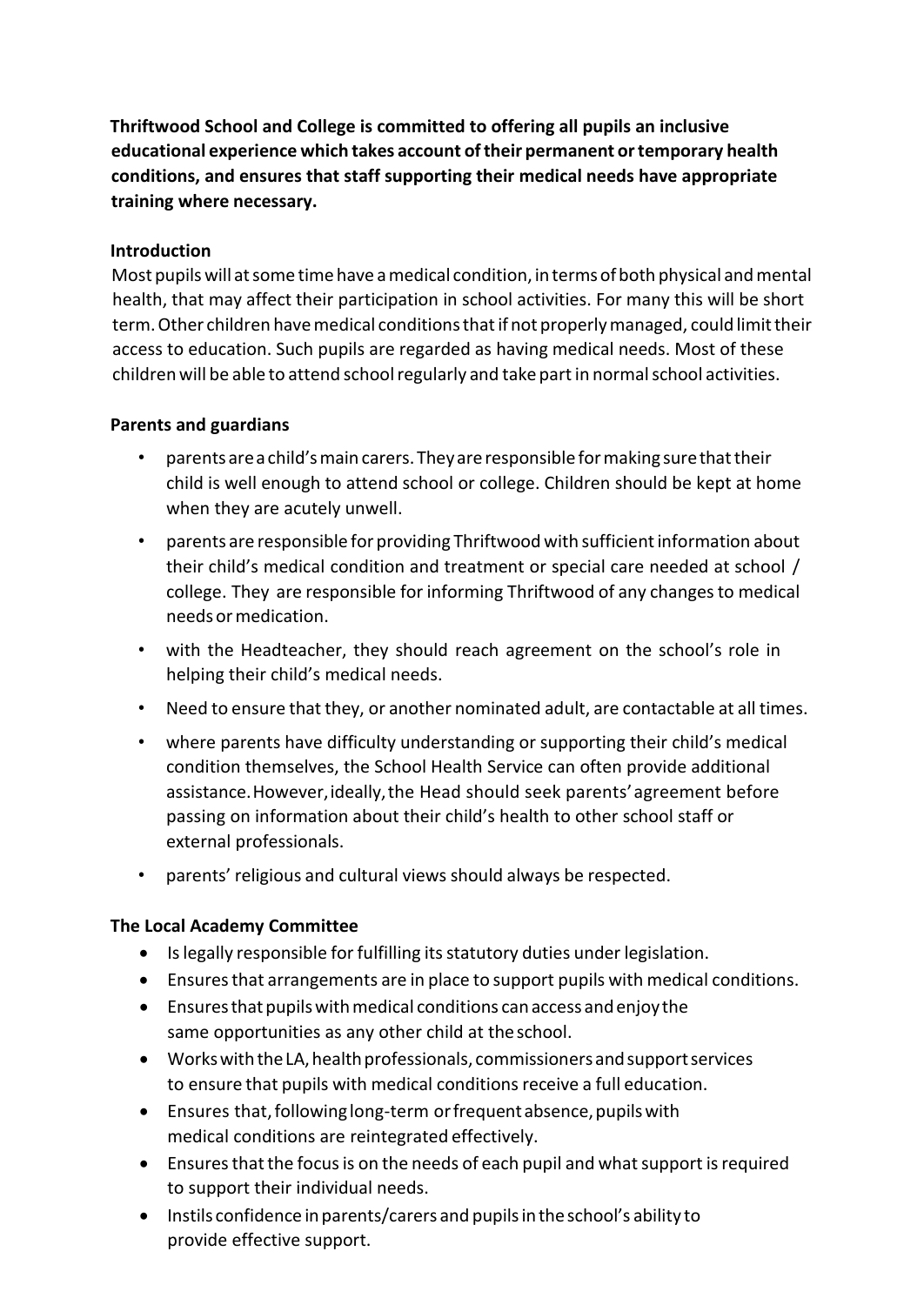- Ensures that all members of staff are properly trained to provide the necessary support and are able to access information and other teaching support materials as needed.
- Ensuresthat no prospective pupil is denied admission to the school because arrangements for their medical condition have not been made.
- Ensuresthat pupils' health is not put atunnecessary risk.As a result, it holdsthe right to not accept a pupil into school at times where it would be detrimental to the health of that pupil or others to do so, such as where the child has an infectious disease.
- Ensures that policies, plans, procedures and systems are properly and effectively implemented.

# **The Headteacher**

The Executive Headteacher is responsible for implementing the Local Academy Committee's policy in practice, ensuring staff are aware of this policy and for developing detailed procedures. When teachers or support staff agree to give pupils help with their medical needs, the Head should consent to their doing this, and must ensure that those staff receive proper support and training where necessary. The Headteacher will also regularly (or at least annually) review and assess any training needs in conjunction with the School Nurse who will confirm staff members' proficiency.

Day to day decisions about administering medication will normally fall to the School and College Lead if not otherwise described in an Individual Health Care Plan. The Headteacher is also responsible for making sure parents are aware of the policy and procedures for dealing with short and long-term medical needs. The School and College Leads are responsible for arranging back-up cover when the member of staff responsible for a pupil with medical needs is absent or unavailable.

# **Teachers and other school staff**

Teachers and support staff who have pupils with medical needs in their class should be made aware ofthe nature of the condition, and when and where the pupil may need attention, or requirenecessaryadjustmentstobemadeinschool activities asa consequence.They should be aware ofthe likelihood of an emergency arising and what action to take if one occurs. If staff are to administer medication, they may only do so if they have had appropriate training.

Staff identified in an Individual Health Care Plan will be provided with the appropriate support and training to carry out any agreed care or treatment, in conjunction with the appropriate medical professionals. Whole school awareness training on this policy will be carried out and new staff inducted.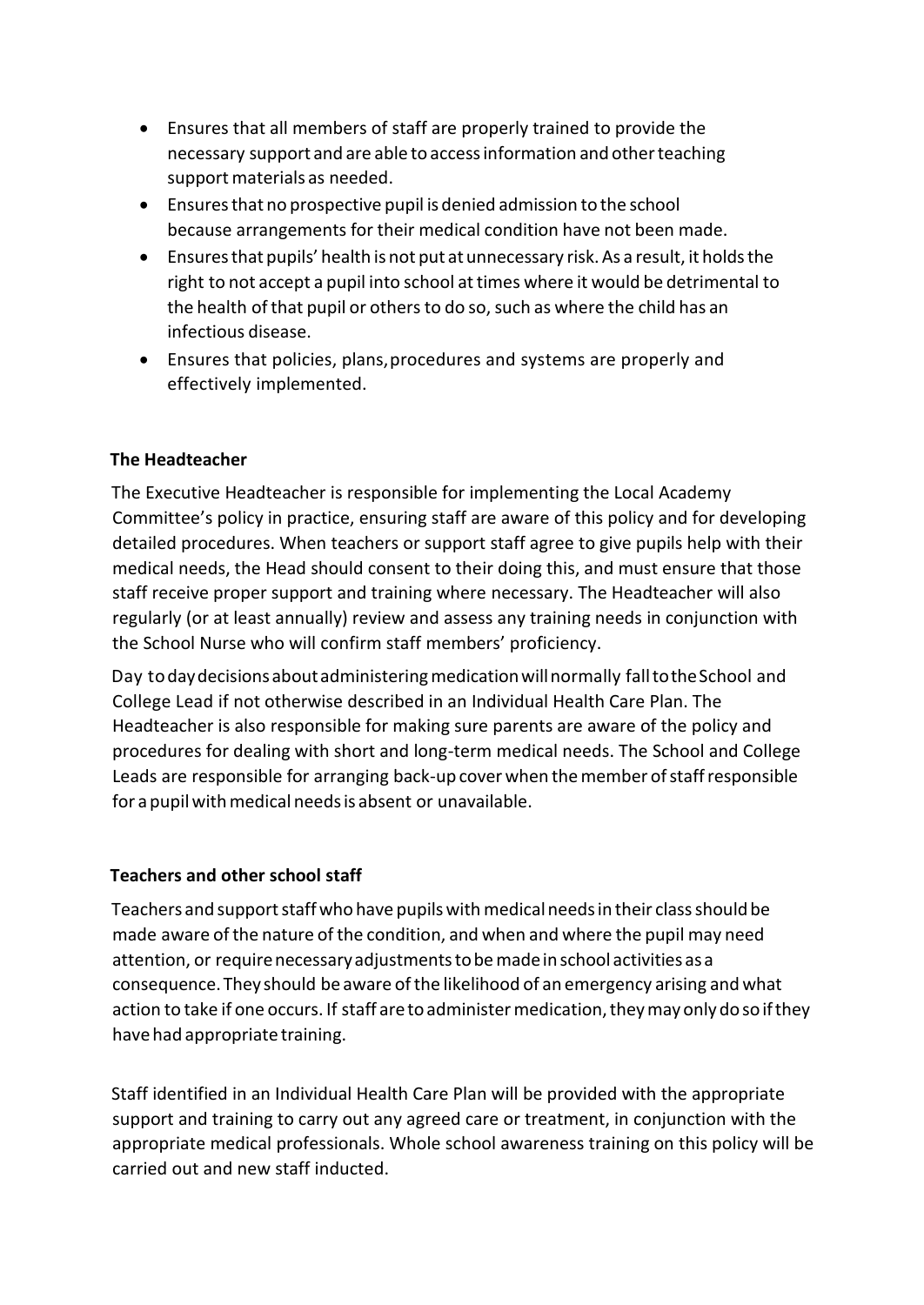## **Other health professionals**

Theschoolwillobtain support andadvice as necessary fromthefollowing in conjunction with meeting the needs of pupils with medical needs:

- the local health authority
- the school nurse
- the general practitioner or consultant (with the consent of the child's parents)
- the community pediatrician

# **The Child's Role**

Wherever possible, children should be allowed to carry their own medicines and relevant devices orshould be able to accesstheirmedicinesforself-medication quickly and easily. Children who can take their medicines themselves or manage procedures may require an appropriate level of supervision. If it is not appropriate for a child to selfmanage, then relevant staff should help to administer medicines and manage procedures for them.

# **Admissions**

No child should be denied admission to Thriftwood or be prevented from taking up a place because arrangements for their medical condition have not been made. A child may only be refused admission if it would be detrimental to the health ofthe child to admit them into the provision.

# **Short term medical needs**

At times, it may be necessary for a pupil to finish a course of medication at school or college. However, where possible, parents will be encouraged to administer the medicine outside school hours. School staff will not give non-prescribed medication to children except in special cases atthe complete discretion of the Headteacher. In the case of children suffering regularly from acute pain, such as a migraine, the parents will authorise and supply appropriate painkillers together with written instruction about when the child should take the medication. A memberofstaffwillsupervisethepupiltakingmedication, keepalogofallmedicationtaken and notify the parents in writing on the day painkillers are taken. The school holds paracetamol (in liquid and tablet form) should a child become unwell at school. In these instances, staff will contact the parent and seek verbal permission to administer. This will be recorded at school and in the child's home school diary.

#### **Long term medical needs**

The school and collegeneeds to have sufficient information of any pupil with long term medical needs, provided byeither parentsormedical health care professionals. The school or college will then draw up a written health care plan for such pupils, involving the parents and relevant health professional.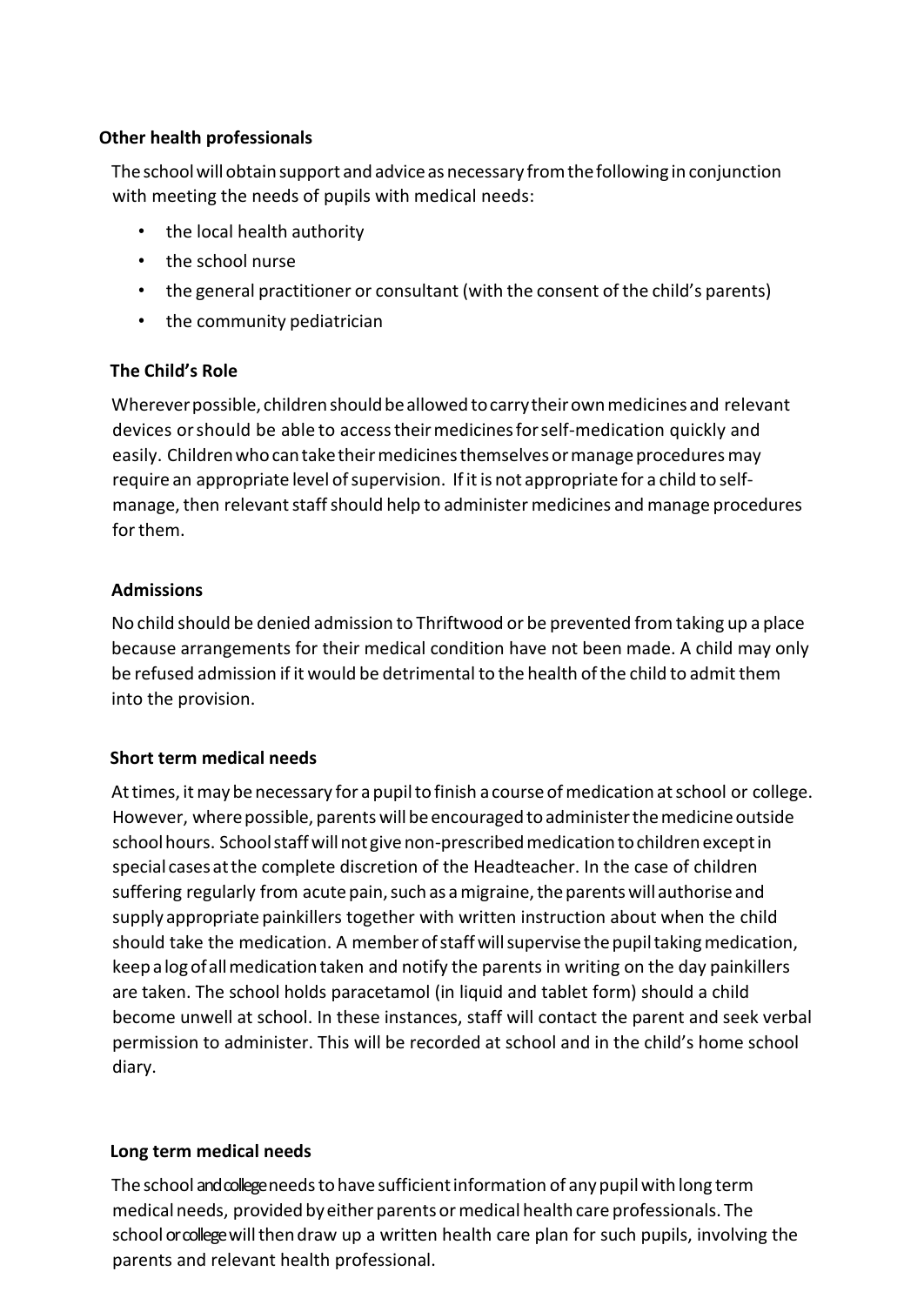For pupils with Asthma, we ask parents to complete a 'School Asthma Card' detailing information about their asthma condition, including triggers, signs to indicate an attack, and reliever treatment.

## **Individual Health Care Plans**

These enable the school to identify the level of support that is needed at school. The plan will set out in detail:

- the nature of the identified condition/s, triggers, signs and symptoms
- the resulting needs, treatment, support and management requirements
- specific support for educational, social and emotional needs arising
- level of support needed including in emergencies
- who will provide the support, expectation of the role, proficiency and training needs and cover arrangements
- who in school needs to be aware of the medical needs of the child
- writtenpermissionfortheadministration/self-administrationofmedicines
- procedures/riskassessmentsfortripsoroutofhoursactivitiestoensure pupil participation
- any confidentiality issues arising and how these will be addressed

Those who need to contribute to the plan are:

- the Headteacher
- the parent or guardian
- the child (if able)
- class teacher
- teaching assistant
- school staff who have agreed to administer medication or be trained in emergency procedures
- the school nurse, the child's GP or other health care professionals.

These Individual Health Care Plans will be held by the Headteacher and reviewed annually or as required if child's needs havechanged.

#### **Administering medication**

- nopupil will be given medication without the parent's written consent (form 2). This consent will also give details of the medication to be administered, including:
- name of medication
- dose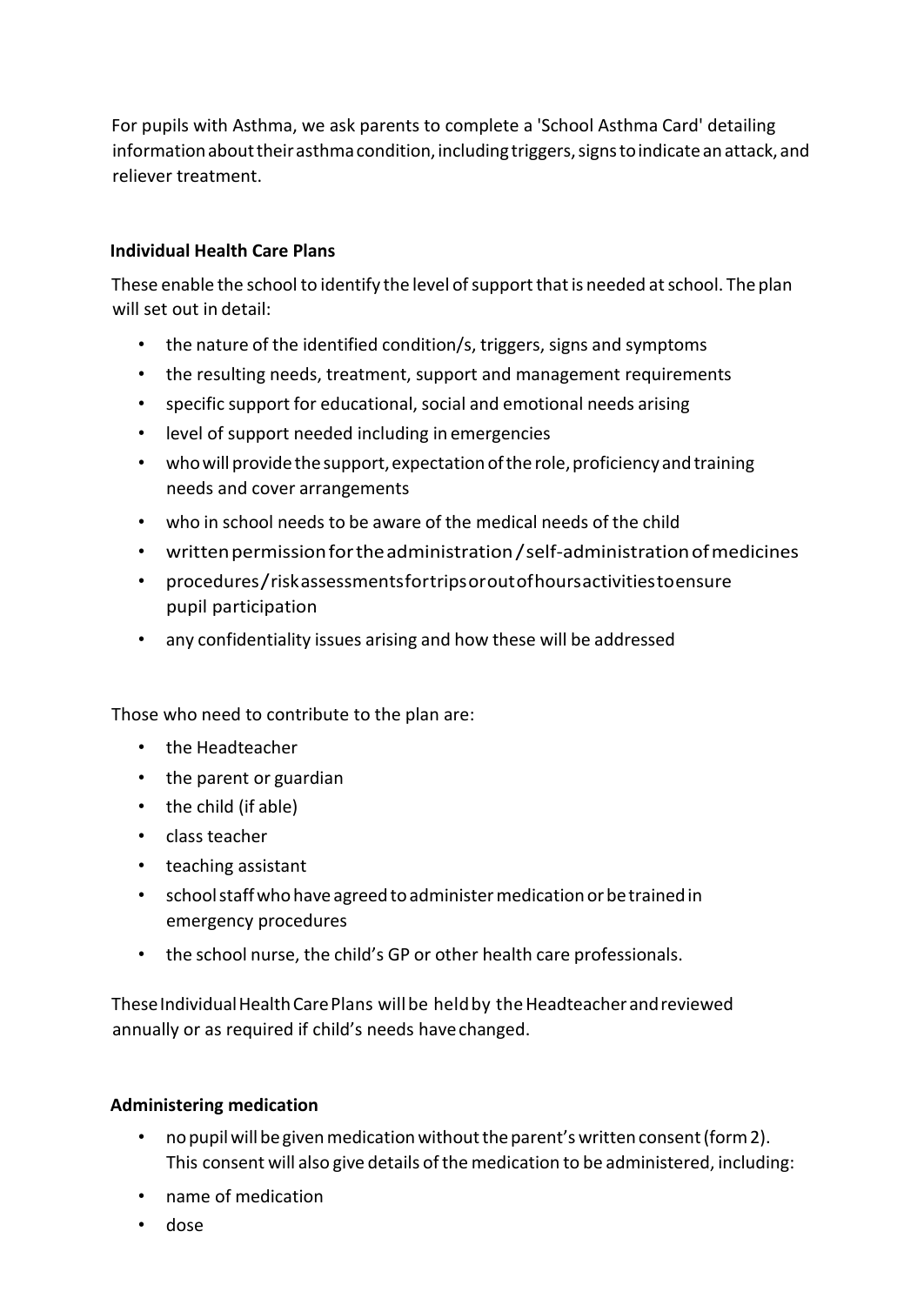- method of administration
- othertreatment
- any side effects
- medication (that has been prescribed) will be signed in upon receipt fromparents, and signed out as administered or when sent back home.
- staff will complete and sign medication document given each time they give medication to a pupil. In such circumstances, wherever possible, the dosage and administration will be witnessed by a second adult.
- if pupils can take their medication themselves, staff will supervise this, bearing in mind the safety of other pupils. Written parental consent is necessary for this.
- staff who have training will be able to administer medication
- school will only accept prescribed medicines that are in date, labelled, provided in the original container, including instructionsfor administration, dosage and storage.
- non-prescription medication may be administered in the following situations:
	- o when it would be detrimental to the pupil's health notto do so
	- o when instructed by a medical professional

#### **Refusing medication**

If a child refuses to take medication, the staff will not force them to do so. The school or college willinformthechild'sparents asamatterofurgency.Ifnecessary,theschoolwill call the emergency services.

#### **School trips**

Staff supervising excursions should be aware of any medical needs, and relevant emergency procedures. Risk assessments may sometimes indicate the need for an additionalsupervisor or parent to accompany a particular pupil and should identify the nature of the support required including details of any reasonable adjustments to aid their participation in activities involved. If staff are concerned about whether they can provide for a pupil's safety, or the safety of other pupils on a trip, they will seek medical advice fromthe School Nurse orthe child's GP. See also Residentials.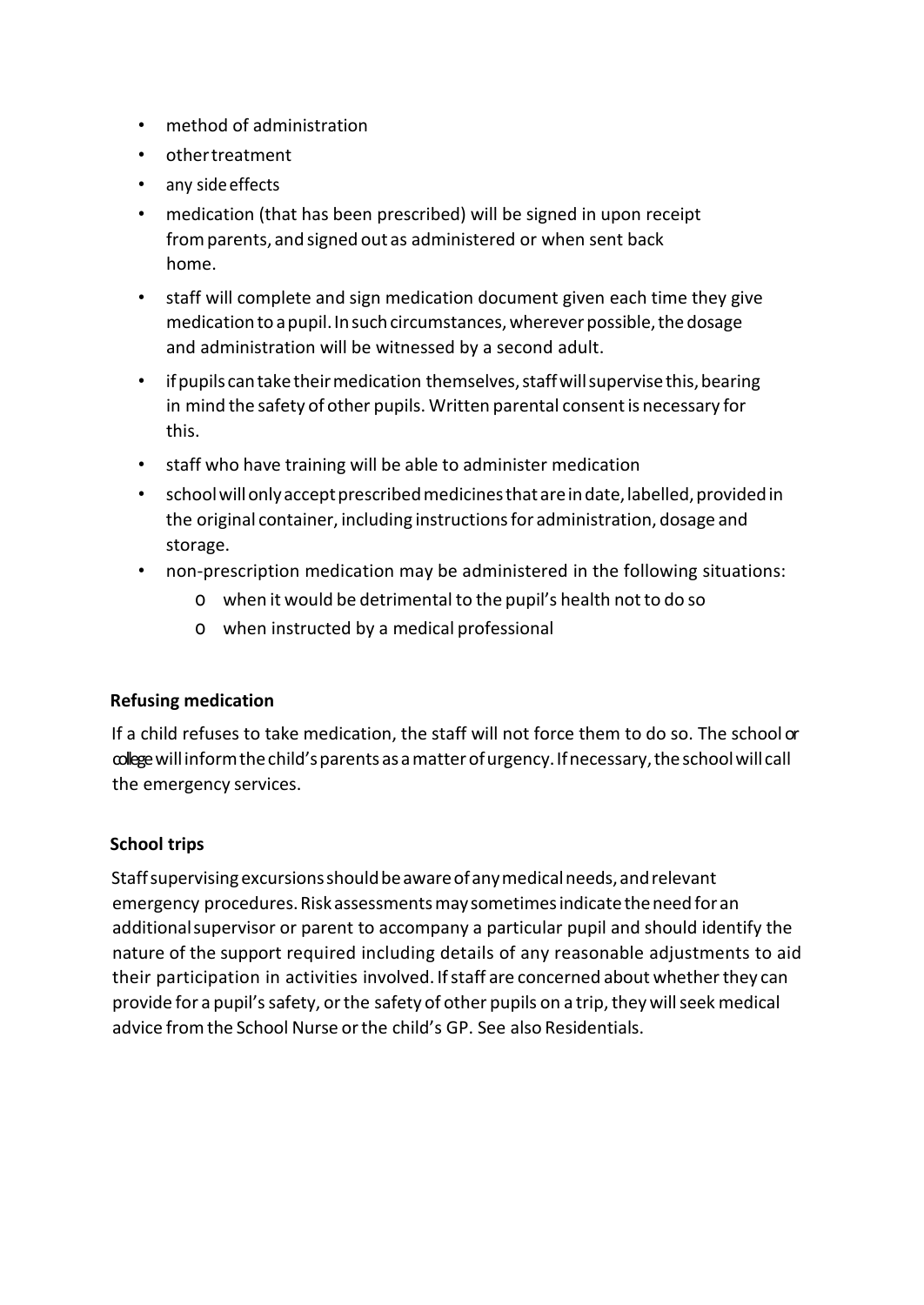# **Sporting activities**

Childrenwithmedicalneedswillbeencouragedtotakepartinsportingactivities appropriate to their own abilities. Any restrictions on a pupil's ability to participate in PE will be included in their Individual Health Care Plan. Some pupils may need to take precautionarymeasures before or during exercise and/or need to be allowed immediate accessto their medication if necessary. Teachers should be aware of relevant medical conditions and emergency procedures.

# **Confidentiality**

Theschool willtreatmedicalinformationconfidentially.TheHeadteacherwillagreed with the parents who will have accessto records and information about a pupil. If information is withheld from staff they cannot be held responsible if they act incorrectly in giving medical assistance but otherwise in good faith.

#### **Storage of medication**

- where practical, the parent or child will be asked to bring in the required dose each day. When the school stores medicine it will be labelled with the name of the pupil, the name and dose of the drug and the frequency of the administration.
- where a pupil needstwo ormore prescribed medicines, each should be keptin a separate container.
- pupils should know where their medication isstored.
- asthma inhalers are stored centrally in the medical room and taken to outside activities with the child. Pupils in Year 9 upwards carry their own asthma inhaler
- other medicines are kept in a secure place not accessible to pupils
- if the medicines require special storage eg refrigeration, these guidelines will be followed where possible. When medication is taken out for a school trip, it will be signed out by a member of staff, kept secure within a first aid bag, and then signed back in upon return. Any medication given to a child will be logged.

#### **Disposal of medicines**

Parents must collect medicines held at school at the end of the Summer term. Parents are responsible for disposal of date expired medicines.

#### **Hygiene/infection control**

Staff should follow basic universal precautions. Staff should use protective disposable gloves and take care when dealing with blood or other body fluids and disposing of dressing or equipment.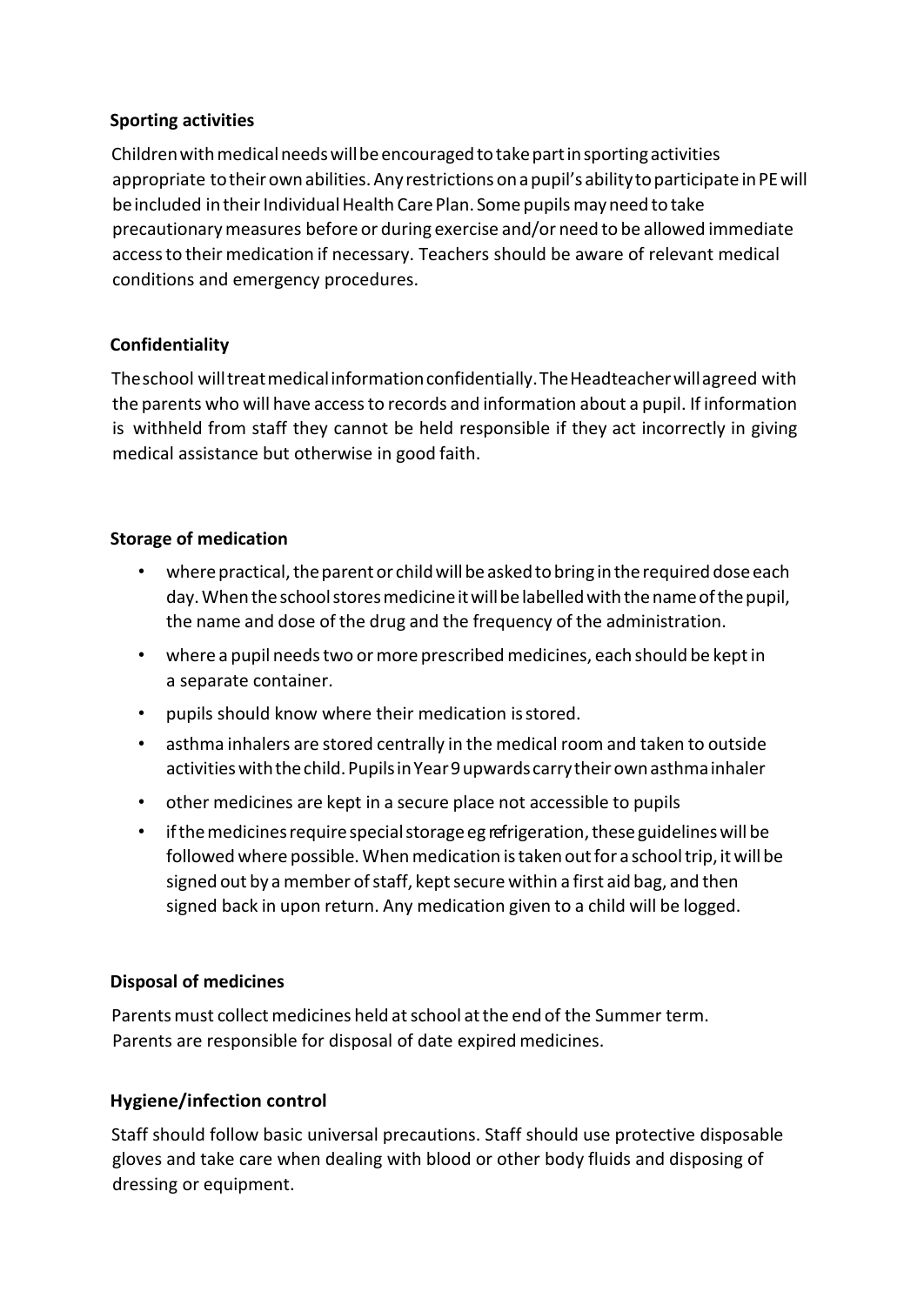## **Emergency procedures**

Allocated staff have appropriate training with updates in First Aid and know how to call the emergency services. A pupil taken to hospital by ambulance will be accompanied by a member of staff until the pupil's parents arrive.

# **Administration of emergency rescue mediation for epilepsy and the anaphylaxis procedure**

The administration of medication for these medical conditions requires specific training and procedures. The Pastoral Lead will ensure appropriate training to named staff to administer emergency rescue medication following the protocol drawn up by the child's paediatrician. In the event of absence of trained staff, emergency back-up procedures will be followed,and an ambulance called. Parents or carers will be contacted in the event of a seizure or need for the anaphylaxis procedure.

# **Residential visits**

Detailed medical information regarding the pupil is required before a pupil can be taken away for a residential stay. If required, after a risk assessment, a specific protocol will be drawn up in consultation with supervising teacher, parents, pupil, school nurse and child's GPforthe administration ofroutine and emergencymedication. Thiswill include the nature of the support required including specific details of any reasonable adjustments to aid their participation in activities involved.

Staff will complete and sign a 'medication given' document each time they give medication to a pupil. In such circumstances, whenever possible, the dosage and administration will be witnessed by a second adult.

#### **First Aid and illness**

Ifachildrequiresfirstaidtreatment,whereverpossiblethiswilladministeredbyatrained first aider. Any treatment given will be recorded in the 'first aid' log.

If a child becomes ill, they will be taken to the medical room and remain there under supervision whilst waiting for collection by their relative/named contact.

#### **Complaints Procedure**

Any concerns regarding the practice in school or college should be raised with the Headteacher.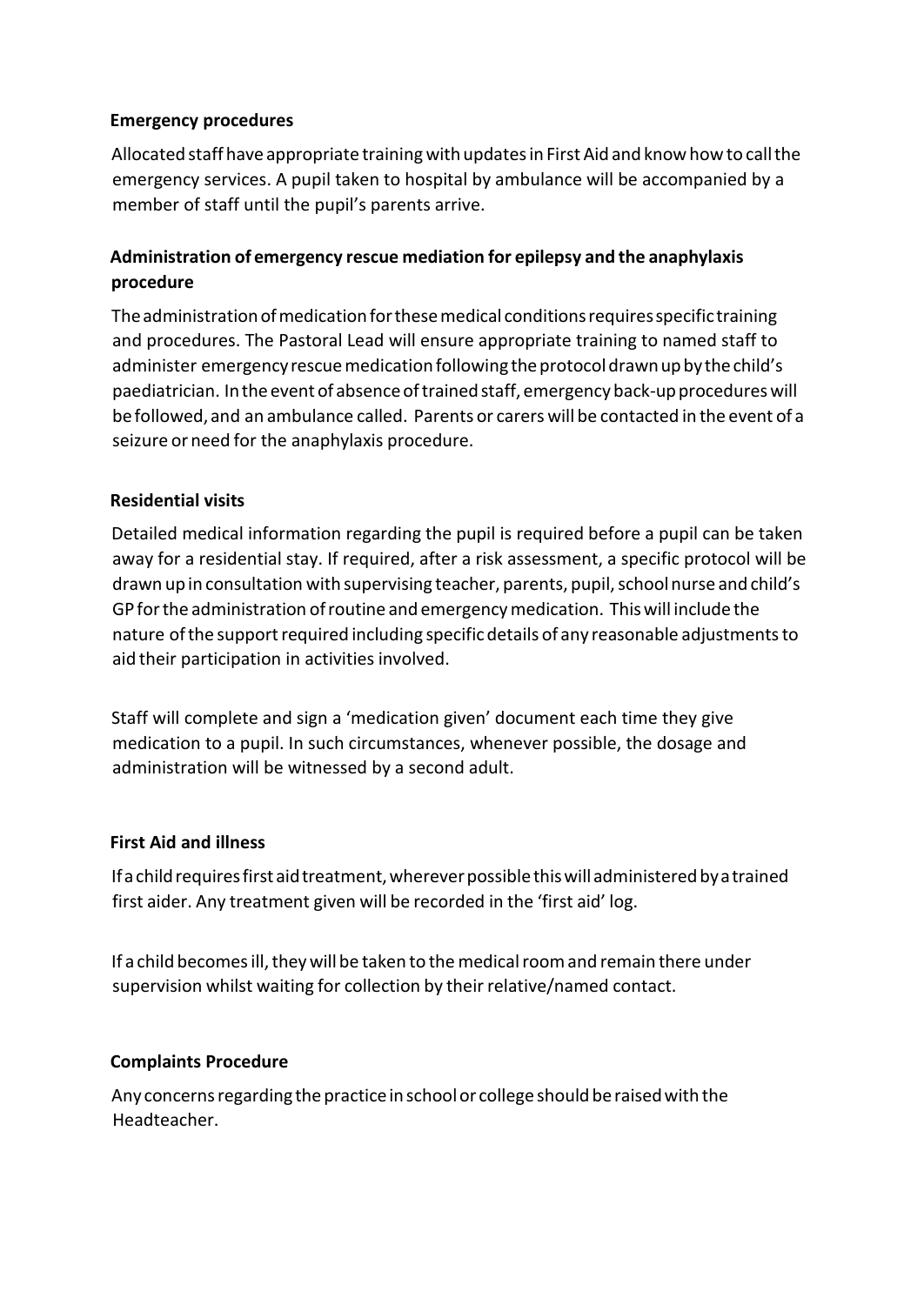#### Medical Form 1

| <b>Pupil Name:</b> |    | <b>Medication and dosage:</b> |              |
|--------------------|----|-------------------------------|--------------|
|                    |    |                               |              |
| <b>Date</b>        | In | Out                           | <b>Total</b> |
|                    |    |                               |              |
|                    |    |                               |              |
|                    |    |                               |              |
|                    |    |                               |              |
|                    |    |                               |              |
|                    |    |                               |              |
|                    |    |                               |              |
|                    |    |                               |              |
|                    |    |                               |              |
|                    |    |                               |              |
|                    |    |                               |              |
|                    |    |                               |              |
|                    |    |                               |              |
|                    |    |                               |              |
|                    |    |                               |              |
|                    |    |                               |              |
|                    |    |                               |              |
|                    |    |                               |              |
|                    |    |                               |              |
|                    |    |                               |              |
|                    |    |                               |              |
|                    |    |                               |              |
|                    |    |                               |              |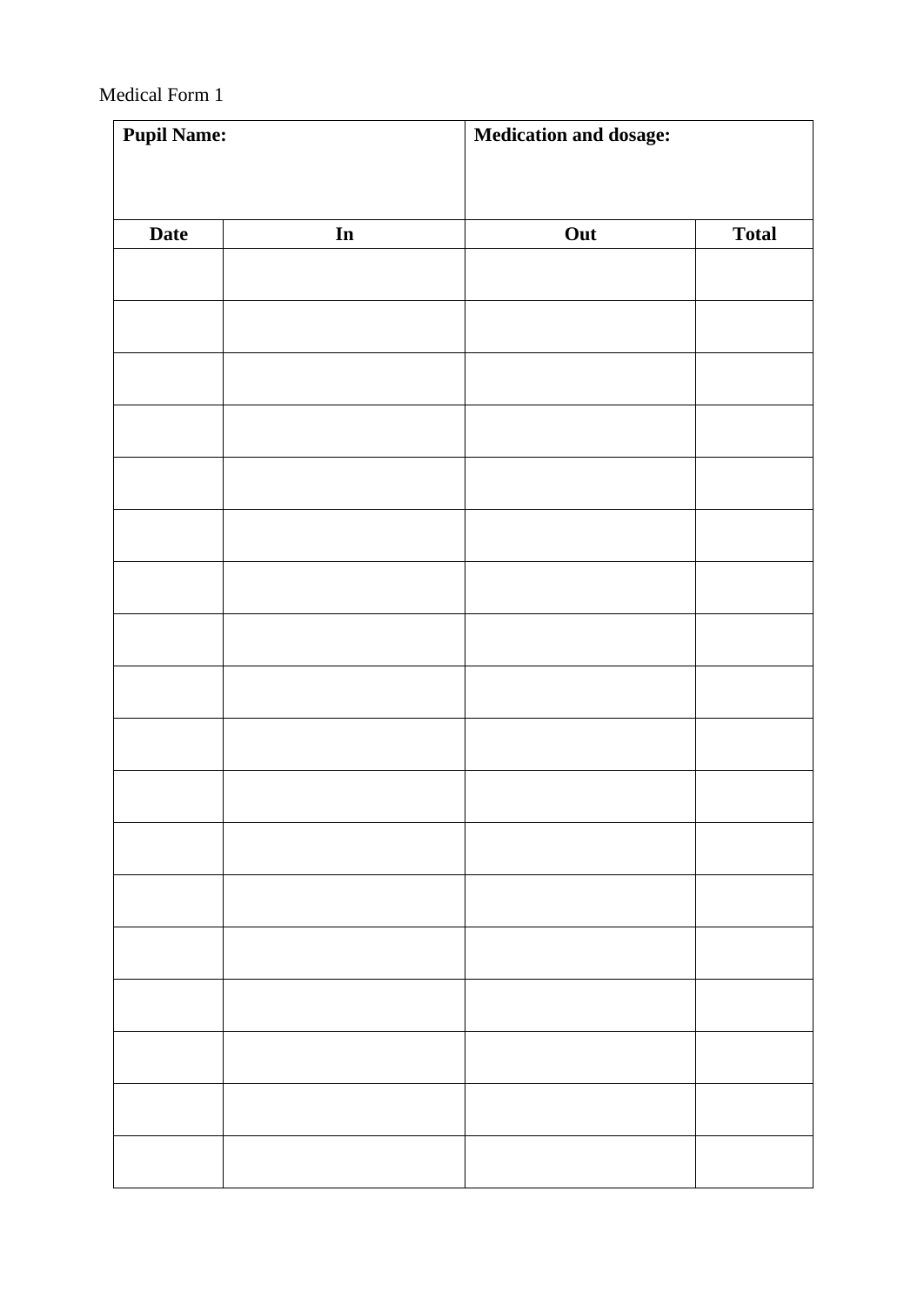# **Individual Health Care Plan**

This enable the school to identify the level of support that is needed in school for pupils with long term medical needs. Those who may contribute to the plan are: Headteacher, parent or guardian, pupil, class teacher, school staff who agree to administer medication or who have been trained in emergency procedures and the school nurse, GP or other health care professionals.

| Name of Pupil:                                                                                                                                                                                                                  | D.O.B.: |
|---------------------------------------------------------------------------------------------------------------------------------------------------------------------------------------------------------------------------------|---------|
| Description of medical needs:                                                                                                                                                                                                   |         |
|                                                                                                                                                                                                                                 |         |
|                                                                                                                                                                                                                                 |         |
| Pupil awareness of condition:                                                                                                                                                                                                   |         |
| Times when pupil may require additional support, and what this support may be, including<br>symptoms, triggers, treatment / medication.<br>(Access to food / drink or dietary restriction / environmental or specific facility) |         |
|                                                                                                                                                                                                                                 |         |
|                                                                                                                                                                                                                                 |         |
|                                                                                                                                                                                                                                 |         |
| Restrictions and enablement of pupil's ability to participate in any school activity:<br>Reasonable adjustments to be made to enable participation. Social and emotional impact-implications and<br>management:                 |         |
|                                                                                                                                                                                                                                 |         |
|                                                                                                                                                                                                                                 |         |
|                                                                                                                                                                                                                                 |         |
| Likelihood of an emergency arising and potential nature:                                                                                                                                                                        |         |
|                                                                                                                                                                                                                                 |         |
|                                                                                                                                                                                                                                 |         |
| Separate Risk assessment: Yes / No                                                                                                                                                                                              |         |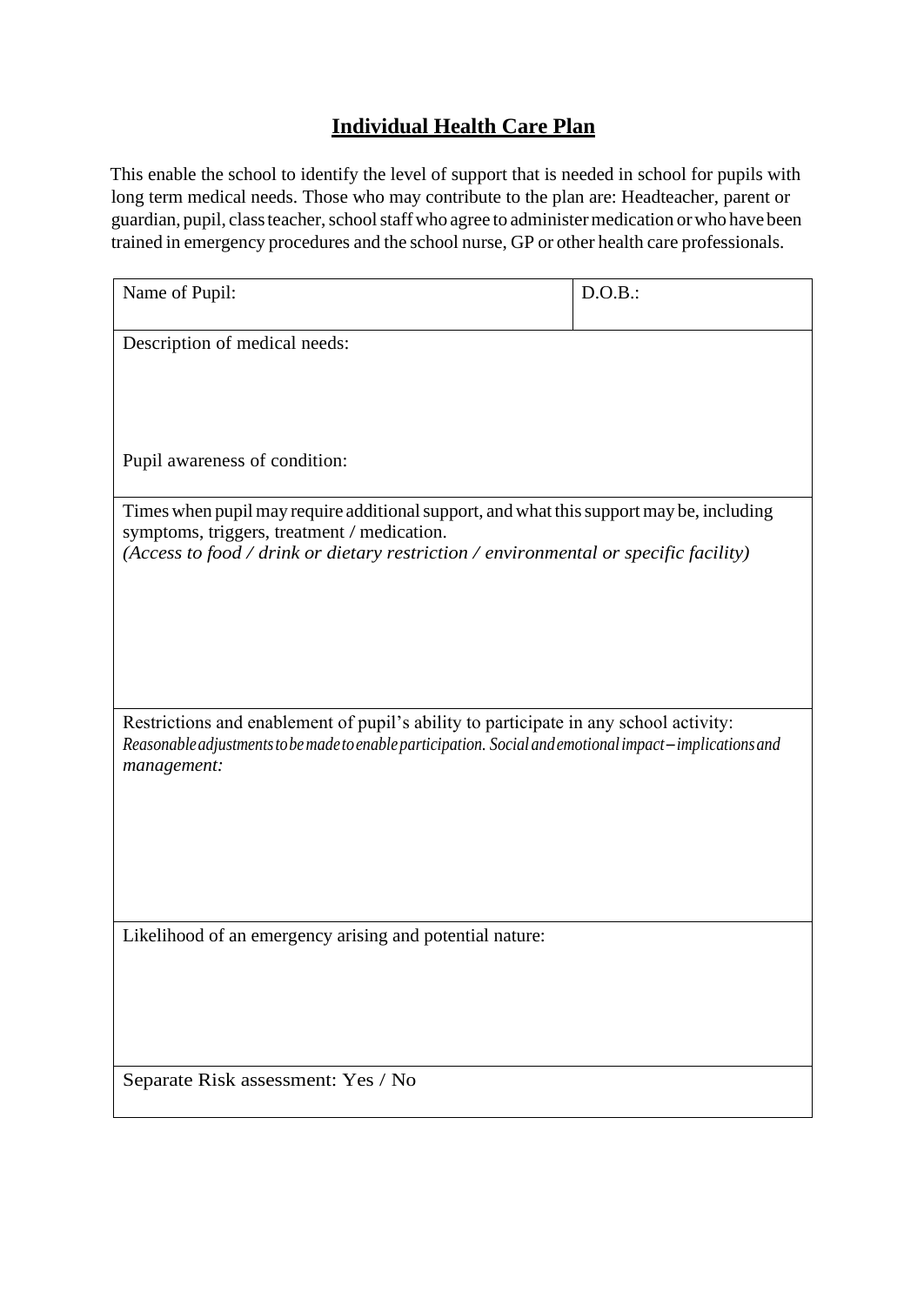Action to be taken if an emergency arises:

# Name of Pupil:

| <b>Medication to be administered</b> |  |  |
|--------------------------------------|--|--|
| Name of medication:                  |  |  |
|                                      |  |  |
| Dose                                 |  |  |
| Method of administration:            |  |  |
| Side effects:                        |  |  |
|                                      |  |  |
| Location / Storage of medication:    |  |  |
| Other treatments:                    |  |  |
|                                      |  |  |

Name of staff trained to administer pupils medication / involved in care:

*Training to be held / to be sought from:*

Pupil to administer own medication: Yes / No

For Epilepsy; protocol in place for rescue medication: Yes / No

For anaphylaxis; protocol in place for rescue medication: Yes / No

Health Care Plan to be shared with: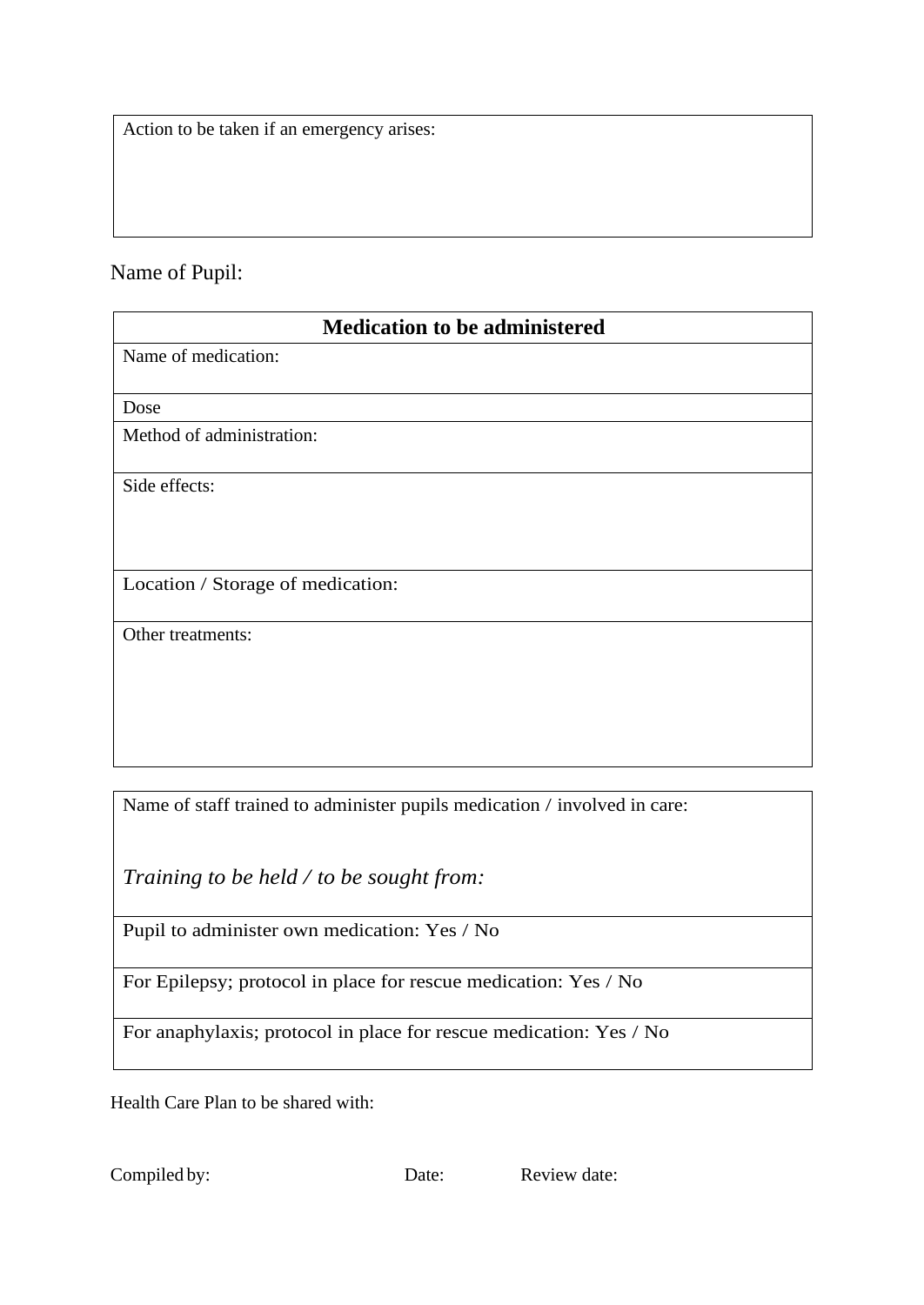| Headteacher                                              | Parents / guardian |
|----------------------------------------------------------|--------------------|
|                                                          |                    |
|                                                          |                    |
|                                                          |                    |
|                                                          |                    |
| Health Care official: please state name and job<br>title | Pupil              |

# Name of Pupil:

Record of significant events / adjustments during the life of this plan:

Date: Reported by: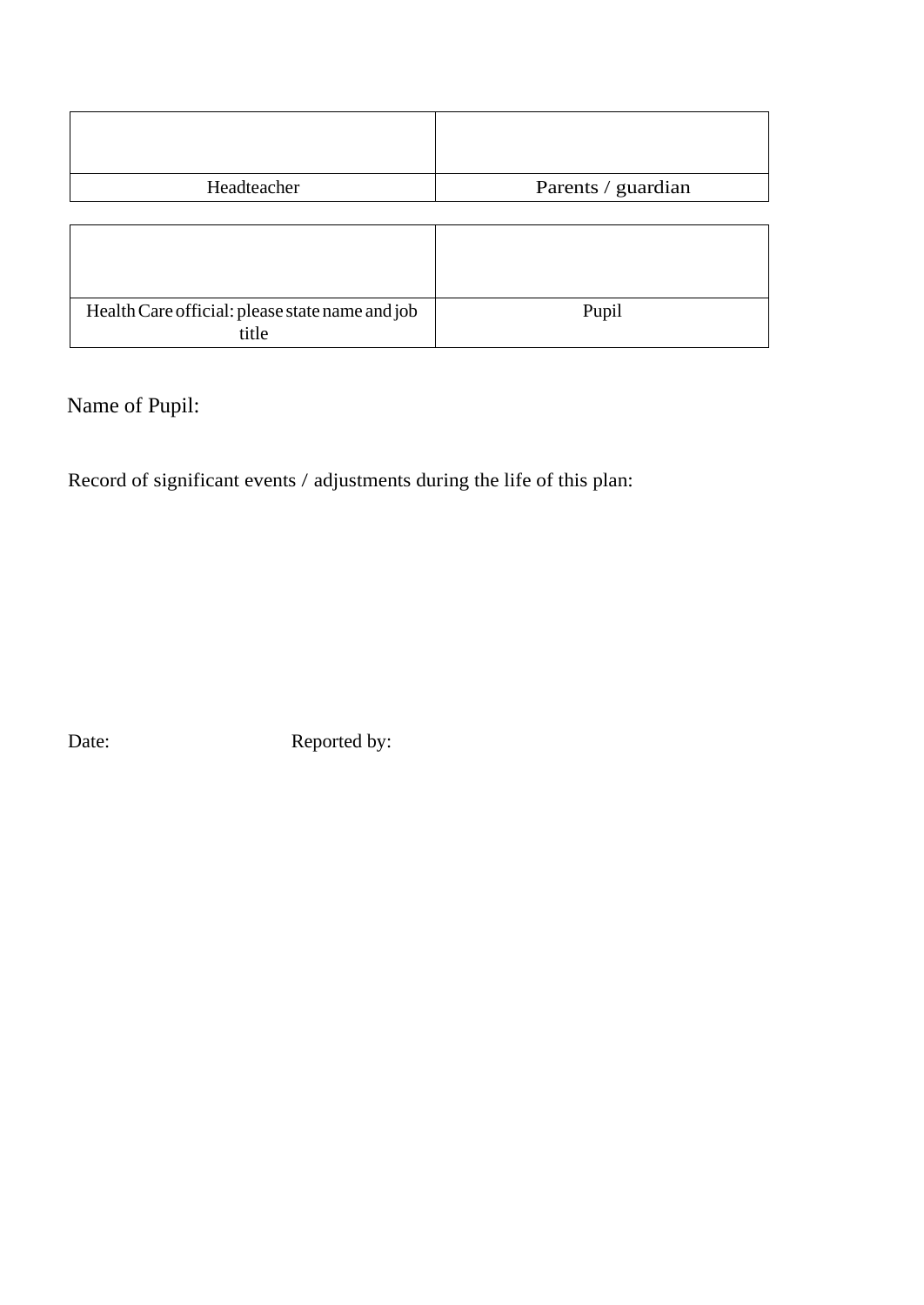| Form for parents to complete if they wish the school to administer medication or enable |  |
|-----------------------------------------------------------------------------------------|--|
| pupils to administer own medication                                                     |  |

| administer: Yes / No (please circle)                                                                                         |
|------------------------------------------------------------------------------------------------------------------------------|
|                                                                                                                              |
|                                                                                                                              |
|                                                                                                                              |
|                                                                                                                              |
|                                                                                                                              |
| Doctor's Details:                                                                                                            |
|                                                                                                                              |
|                                                                                                                              |
|                                                                                                                              |
| I will deliver the medicine to my child's tutor, in the <u>original packaging</u> (with prescription details printed<br>on). |

I will inform the school if the medication changes.

THE SCHOOL WILL NOT GIVE YOUR CHILD MEDICINE UNLESS YOU COMPLETE AND SIGN THIS FORM, AND THE HEADTEACHER HAS AGREED THAT SCHOOL STAFF CAN ADMINISTER THE MEDICATION.